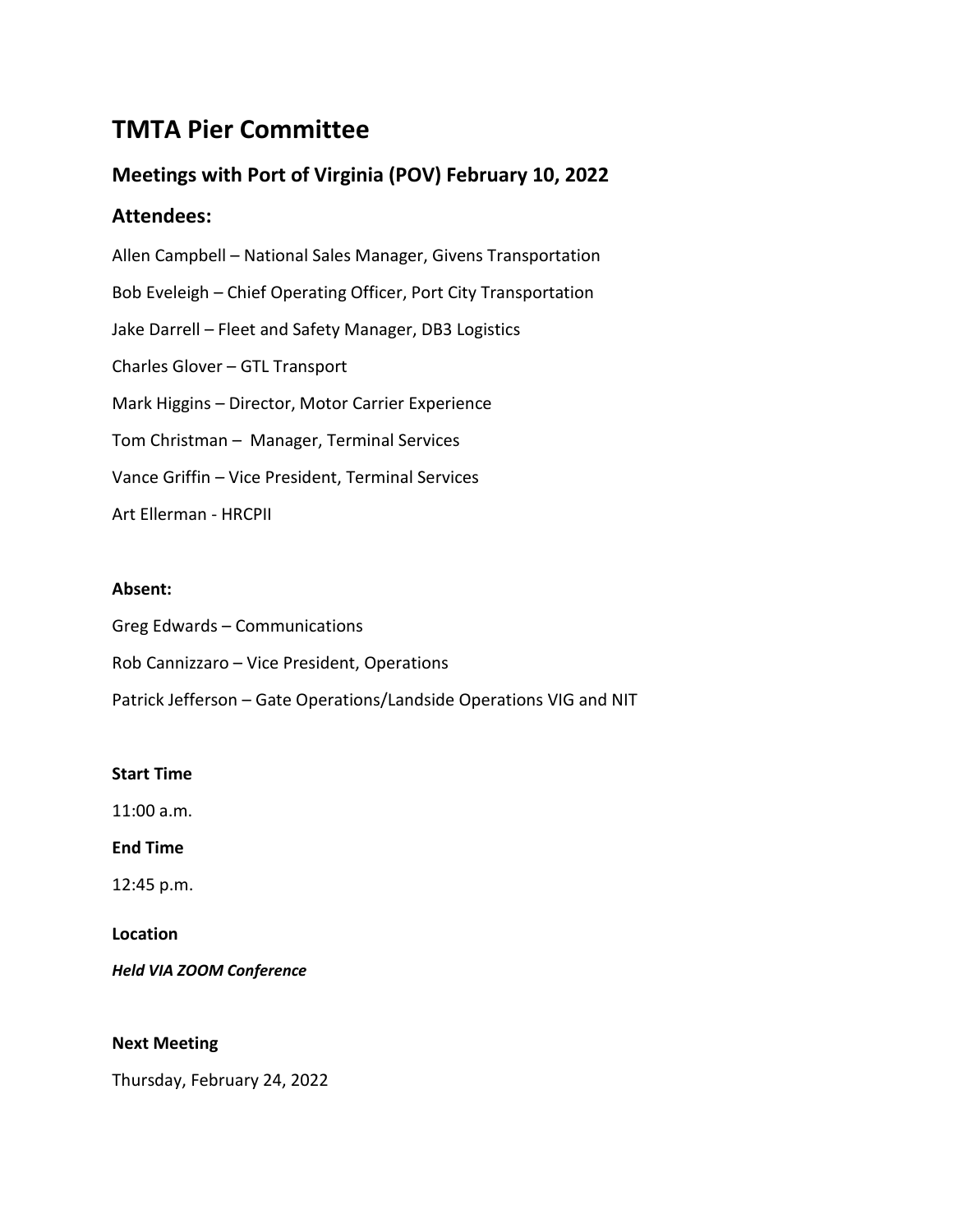# **Notes/Findings**

#### **Volumes**

Next Meeting

# **Metrics**

The committee reviewed some specific metrics on a single hour of transactions to help understand some of the congestion issues.

### **Fleet File to Pre-Arrive Containers at Marine Terminals**

Motor carriers are finding that pre-arrival information is not accurate. Port is looking into the issues causing updates to become inaccurate. Some may relate to on hire/off hire transactions happening out of order. Ship lines sends a file each day that contains only changes since the last update. At times a conflict occurs between the files sent by two ship lines when a container is on-hired or off-hired. The file may be received before a loaded container, for example, has been delivered. The Port holds the onhire or off-hire change until the delivery is made and the container returns to the Port. Ongoing challenge to receive the data in the right order and at the right time. Port is still looking at ways to improve the situation.

### **Impact of Additional Mandatory Hours on Reefer Transactions – Free Days**

The Port recognizes that added mandatory hours impact reefer transactions and the Port is working on a better solution.

# **Turn Times - NIT**

We expressed concerns with poor service at NIT North and lack of availability with NIT South reservations. We asked the Port to look at whether sufficient strads are working on NIT North.

We also asked questions about the lack of reservations at VIG when there is no backup in the transfer zone or gate.

Motor Carriers are asked to enter more TRAC incidents for NIT North or South so we have more information that can be used to make a specific ask to the Port.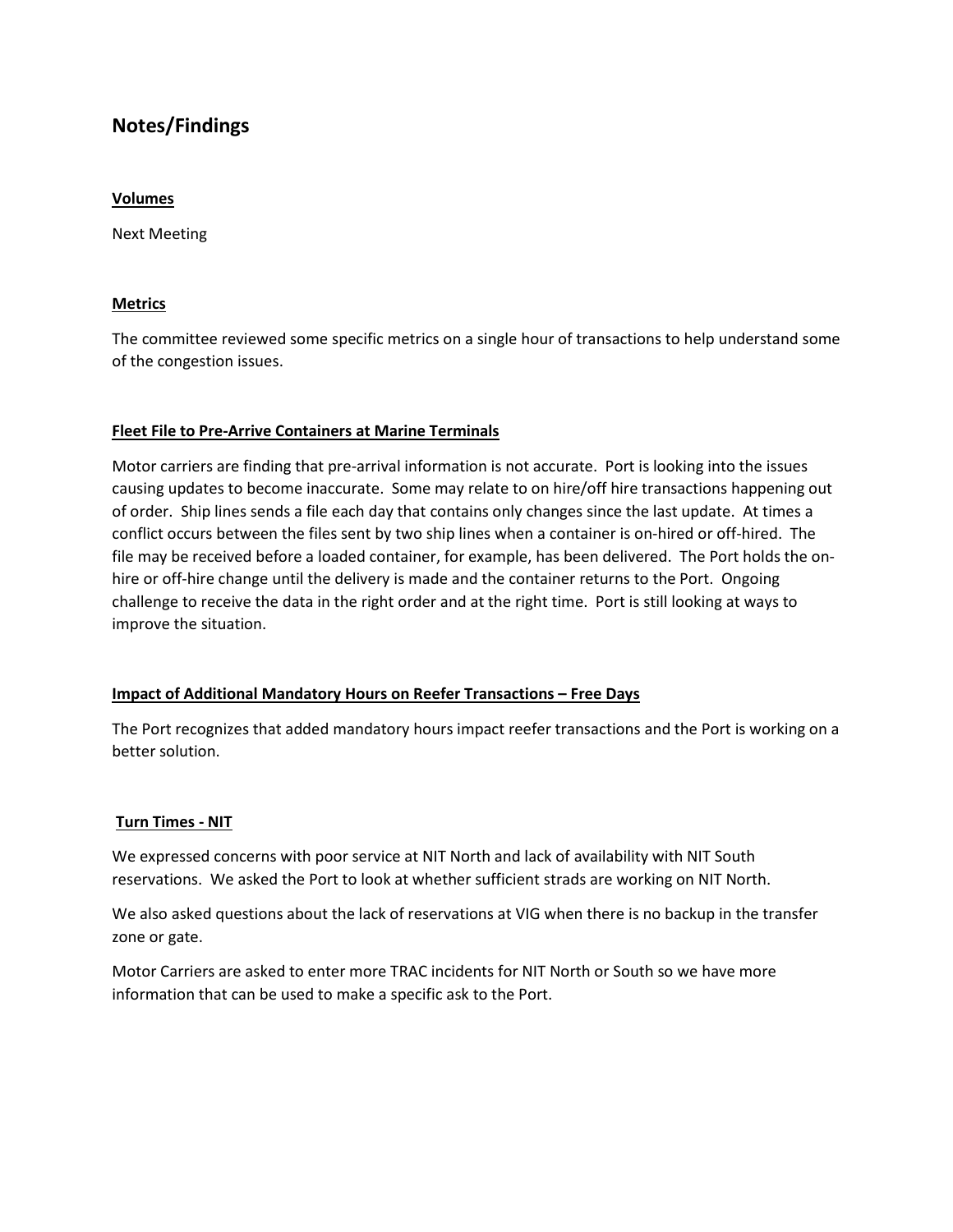## **Turn Times - VIG**

We again reviewed the statistics and move types and covered a variety of aspects of Port performance. None of the factors we looked at indicate additional capacity is available that is not being offered. These included missed reservations, splitting the matrix, maintenance, labor cancelations and reservation types.

We will continue to look at the facilities' performance.

### **Crane Allocation – Landside**

The Port reviewed the crane allocation to landside and waterside as well as planned and unplanned maintenance issues that can arise. Motor Carriers have asked whether cranes are not working the landside as much as they should. We reviewed transaction types and issues related to having heavily loaded stacks both of which slow performance. The Port confirmed that no changes have been made to reduce crane allocation to the landside. The cranes are now a few years old so we should expect that some cranes will begin to require more unplanned maintenance.

# **HRCPII Traffic Flow Changing – New Map**

The Port implemented the attached map last week. Motor Carriers have reported difficulty negotiating some of the turns and lanes are narrow. This information was passed on to the Port for review and action.

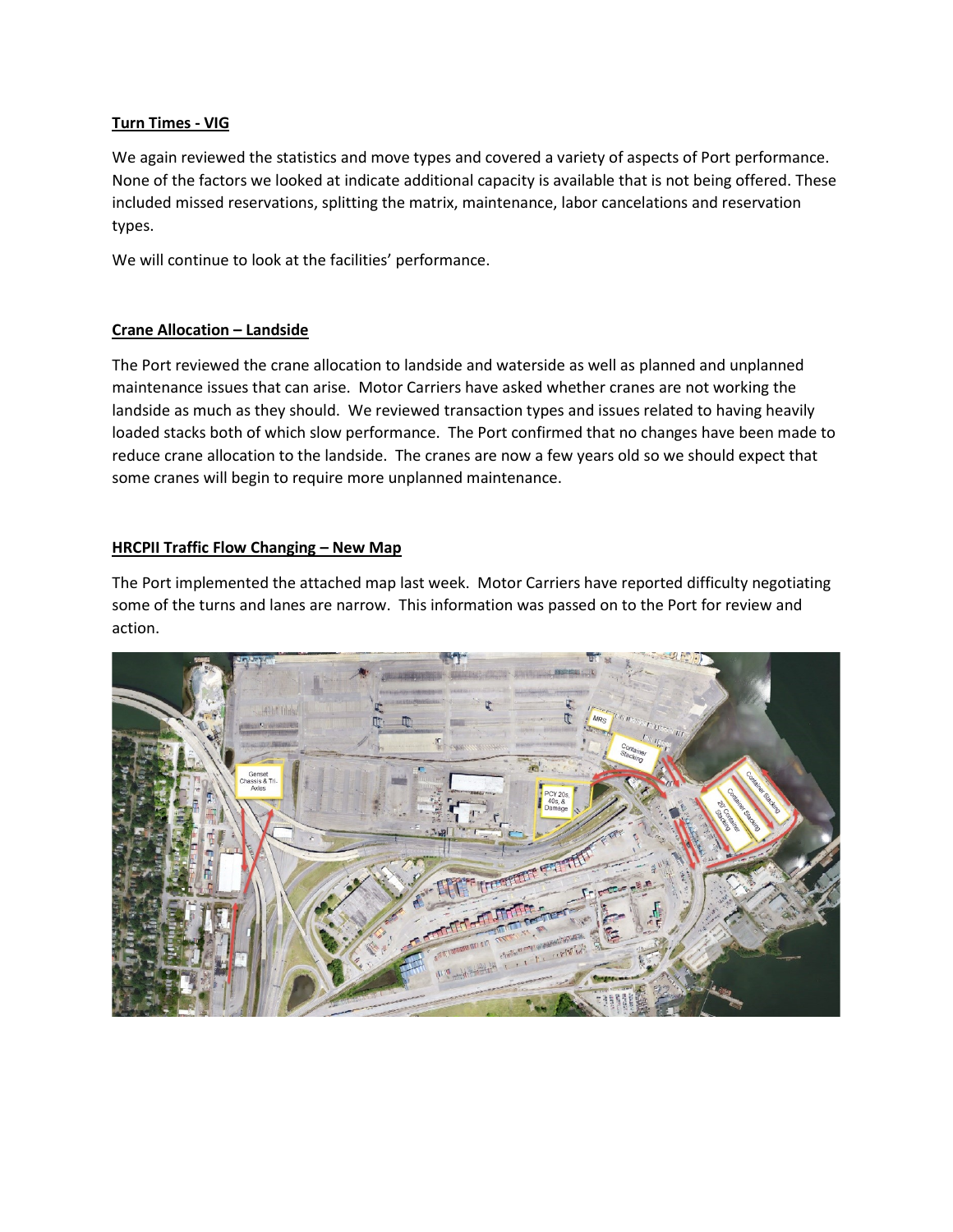### **More ERD Problems**

Ship lines are providing different ERD than the Port. Port has been asked to look into the timeliness and accuracy of ERD updates and locks.

#### **RFID Battery Life**

The committee inquired about useful life of the batteries in the RFID tags to allow planning for replacement of the large number of tags issued at the beginning of the ProPass system. Also inquired about a reduced cost replacement program.

The Port will be able to notify carriers when the RFID tag reports it is getting weak. So far the number of tags needing replacement is low.

The useful life of the batteries is averaging around 7 years so Motor Carriers should not see many battery replacements until 2025.

#### **Chassis**

The Committee discussed ways to incent or penalize customers holding chassis for excessive times which affects the overall health of the motor carrier community. At this point only 23% of the chassis fleet is returning to the pool on a normal schedule. The Committee expects HRCP to make proposals to discourage the use of chassis to store containers off Port.

#### **ProPass Screen Issues**

A Motor Carrier has identified issues with the availability screen, scrolling, screen loading time and an inability to export to Excel. The Port confirmed the high load on the ProPass web site is slowing response time. The Port has made adjustments to improve response and handle larger volumes. These items will be monitored going forward.

#### **Open Items**

### **Driver Received Wrong Container – A Later Driver Serviced First**

The Committee received a partial response to this item but asked for additional information to better explain what happened. The Port acknowledged the painful experience the driver experiences when this type of error occurs.

**Pre-arrivals**